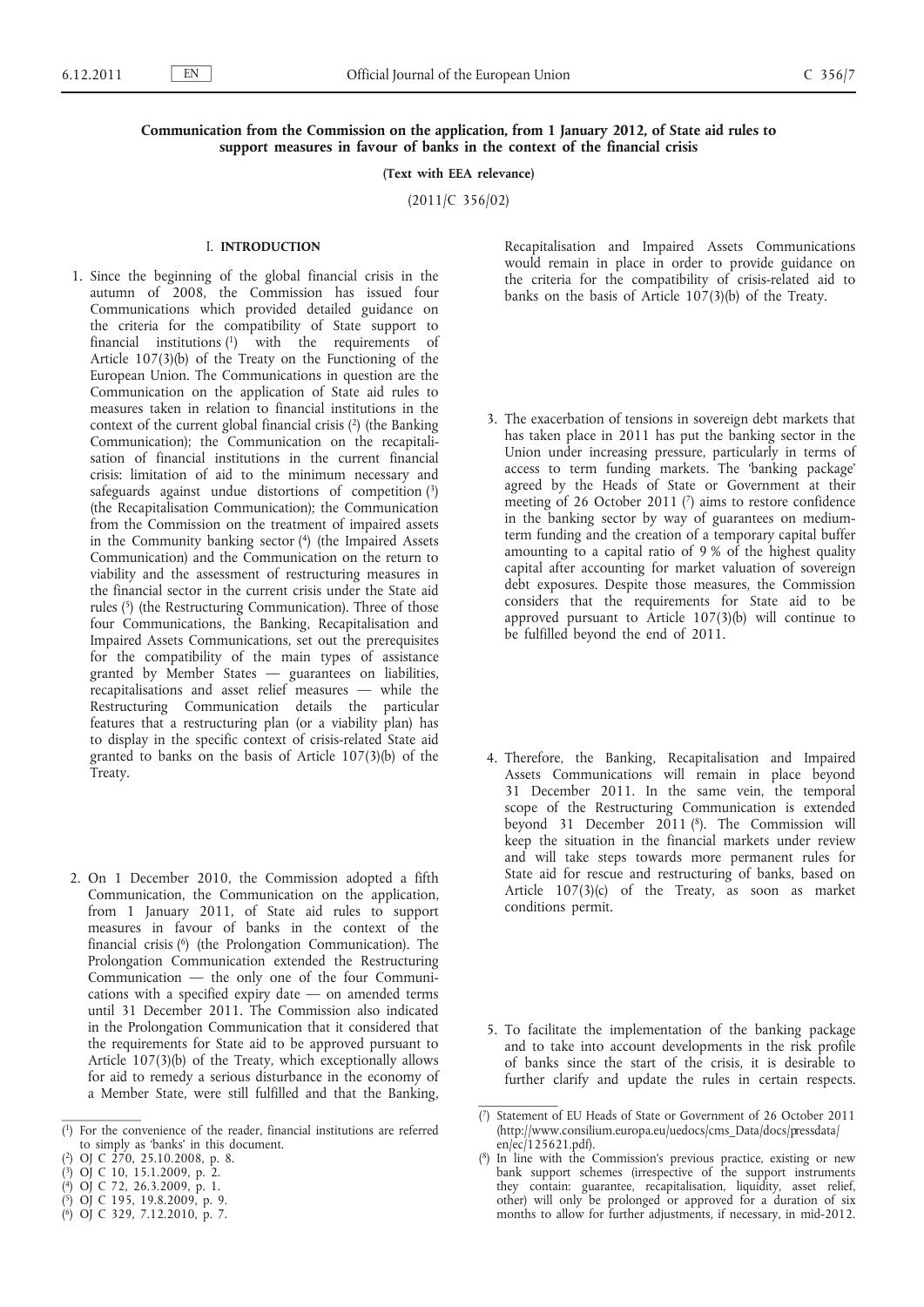This Communication sets out the necessary amendments to the parameters for the compatibility of crisis-related State aid to banks as from 1 January 2012. In particular, this Communication:

- (a) supplements the Recapitalisation Communication, by providing more detailed guidance on ensuring adequate remuneration for capital instruments that do not bear a fixed return;
- (b) explains how the Commission will undertake the proportionate assessment of the long-term viability of banks in the context of the banking package; and
- (c) introduces a revised methodology for ensuring that the fees payable in return for guarantees on bank liabilities are sufficient to limit the aid involved to the minimum, with the aim of ensuring that the methodology takes into account the greater differentiation of bank credit default swap (CDS) spreads in recent times and impact of the CDS spreads of the Member State concerned.

## II. **PRICING AND CONDITIONS FOR STATE RECAPITALISATIONS**

- 6. The Recapitalisation Communication provides general guidance on the pricing of capital injections. That guidance is geared mainly towards capital instruments bearing a fixed remuneration.
- 7. In view of the regulatory changes and the changing market environment, the Commission anticipates that State capital injections may in the future more commonly take the form of shares bearing a variable remuneration. Clarification of the rules on pricing of capital injections is desirable given that such shares are remunerated in the form of (uncertain) dividends and capital gains, making it difficult to assess directly *ex ante* the remuneration on such instruments.
- 8. The Commission will therefore assess the remuneration of such capital injections on the basis of the issue price of the shares. Capital injections should be subscribed at a sufficient discount to the share price (after adjustment for the 'dilution effect' (1)) immediately prior to the announcement of the capital injection to give a reasonable assurance of an adequate remuneration for the State (2).
- 9. For listed banks, the benchmark share price should be the quoted market price of shares with equivalent rights to those attaching to the shares being issued. For non-listed

banks, there is no such market price and Member States should use an appropriate market-based valuation approach (including a peer group P/E approach or other generally accepted valuation methodologies). Shares should be subscribed at an appropriate discount to that market (or market-based) value.

- 10. If Member States subscribe for shares without voting rights, a higher discount may be required, the size of which should reflect the pricing differential between voting and nonvoting shares in the prevailing market conditions.
- 11. Recapitalisation measures must contain appropriate incentives for banks to exit from State support as soon as possible. In relation to shares with variable remuneration, if exit incentives are designed in a way that limits the upside potential for the Member State, for example by issuing warrants to the incumbent shareholders to allow them to buy back the newly issued shares from the State at a price that implies a reasonable annual return for the State, a higher discount will be required to reflect the capped upside potential.
- 12. In all cases, the size of the discount must reflect the size of the capital injection in relation to the existing Core Tier 1 capital. A higher capital shortage in relation to existing capital is indicative of greater risk to the State, and therefore requires a higher discount.
- 13. Hybrid instruments should in principle contain an 'alternative coupon satisfaction mechanism' whereby coupons which cannot be paid out in cash would be paid to the State in the form of newly issued shares.
- 14. The Commission will continue to require Member States to submit a restructuring plan (or an update of the existing restructuring plan) within six months of the date of the Commission decision authorising rescue aid for any bank that receives public support in the form of recapitalisation or impaired asset measures. Where a bank has been the subject of a previous rescue aid decision under the rules governing the compatibility of aid to banks with Article 107(3)(b) of the Treaty, whether as part of the same restructuring operation or not, the Commission may require the submission of the restructuring plan within a period shorter than six months. The Commission will undertake a proportionate assessment of the long term viability of banks, taking full account of elements indicating that banks can be viable in the long term without the need for significant restructuring, in particular where the capital shortage is essentially linked to a confidence crisis on sovereign debt, the public capital injection is limited to the amount necessary to offset losses stemming from marking sovereign bonds of the Contracting Parties to the EEA Agreement to market in banks which are otherwise viable, and the analysis shows that the banks in question did not take excessive risk in acquiring sovereign debt.

<sup>(</sup> 1) The 'dilution effect' can be quantified using generally accepted market techniques (for instance, the theoretical ex-rights price (TERP)).

<sup>(</sup> 2) If Member States underwrite the issue of shares, an adequate underwriting fee should be payable by the issuing institution.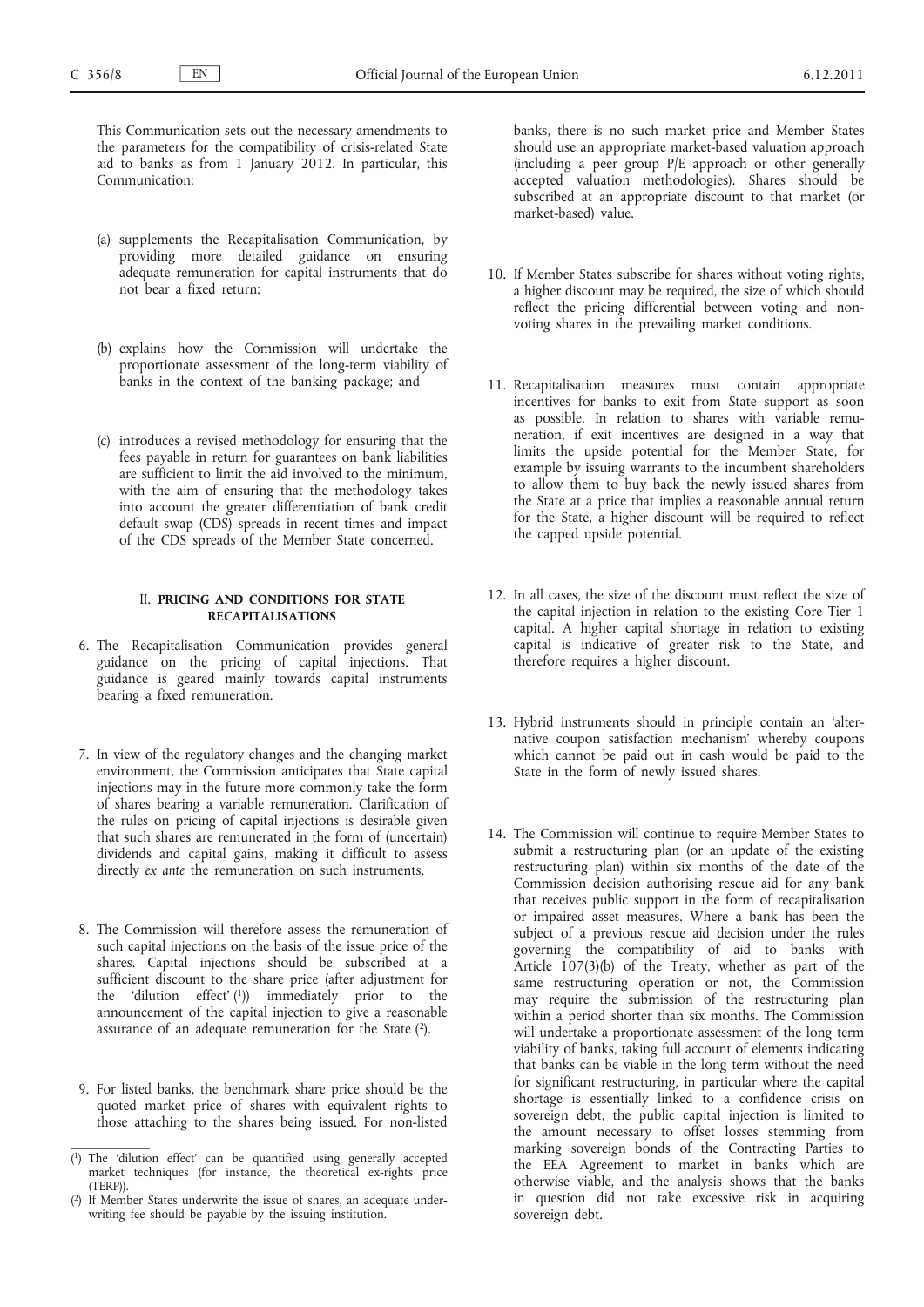# III. **PRICING AND CONDITIONS FOR STATE GUARANTEES**

- 15. Banks may benefit from a State guarantee for the issuance of new debt instruments, whether secured or unsecured, with the exception of instruments that qualify as capital. Since pressure on the funding of banks is concentrated in the term funding markets, State guarantees should in general only cover debt with a maturity of between one and five years (seven years in the case of covered bonds).
- 16. Since the start of the crisis, the pricing of State guarantees has been linked to the median CDS spread of the beneficiary over the period from 1 January 2007 to 31 August 2008. That pricing was increased with effect from 1 July 2010 to better reflect the risk profile of individual beneficiaries (1).
- 17. To take into account the greater differentiation by risk of bank CDS spreads in recent times, that pricing formula should be updated to refer to median CDS spreads over a three-year period ending one month before the grant of guarantees. Since increases in CDS spreads in recent years are partially due to influences that are not specific to individual banks, in particular the growing tensions in sovereign debt markets and an overall increase in the perception of risk in the banking sector, that formula should isolate the intrinsic risk of individual banks from changes in CDS spreads of Member States and of the market as a whole. That formula should also reflect the fact that guarantees on covered bonds expose the guarantor to substantially lower risk than guarantees on unsecured debt.
- 18. In line with the principles mentioned in paragraph 17, the revised pricing formula set out in the Annex establishes the minimum guarantee fees that should apply where State guarantees are granted on a national basis, without any

pooling of guarantees among Member States. The Commission will apply that formula to all State guarantees on bank liabilities with a maturity of one year or more issued on or after 1 January 2012.

- 19. Where guarantees cover liabilities that are not denominated in the domestic currency of the guarantor, an additional fee should apply to cover the foreign-exchange risk taken by the guarantor.
- 20. Where it is necessary for guarantees to cover debt with a maturity of less than one year, the Commission will continue to apply the existing pricing formula, which is set out for reference in the Annex. The Commission will not authorise guarantees covering debt with a maturity of less than three months, except in exceptional cases, where such guarantees are necessary for financial stability. In such cases, the Commission will assess the appropriate remuneration taking into account the need for appropriate incentives to exit from State support as soon as possible.
- 21. If Member States decide to establish pooling arrangements for guarantees on bank liabilities, the Commission will review its guidance accordingly, to ensure in particular that weight is given to CDS spreads of Member States only to the extent that they remain relevant.
- 22. To enable the Commission to assess the application in practice of the revised pricing formula, Member States should indicate, when notifying new or prolonged guarantee schemes, an indicative fee for each bank eligible to benefit from those guarantees, based on an application of the formula using recent market data. Member States should also communicate to the Commission, within three months following each issue of guaranteed bonds, the actual guarantee fee charged in relation to each issue of guaranteed bonds.

<sup>(</sup> 1) See Directorate-General for Competition staff working document of 30 April 2010 on the application of State aid rules to government guarantee schemes covering bank debt to be issued after 30 June 2010 [\(http://ec.europa.eu/competition/state\\_aid/](http://ec.europa.eu/competition/state_aid/studies_reports/phase_out_bank_guarantees.pdf) [studies\\_reports/phase\\_out\\_bank\\_guarantees.pdf](http://ec.europa.eu/competition/state_aid/studies_reports/phase_out_bank_guarantees.pdf)).